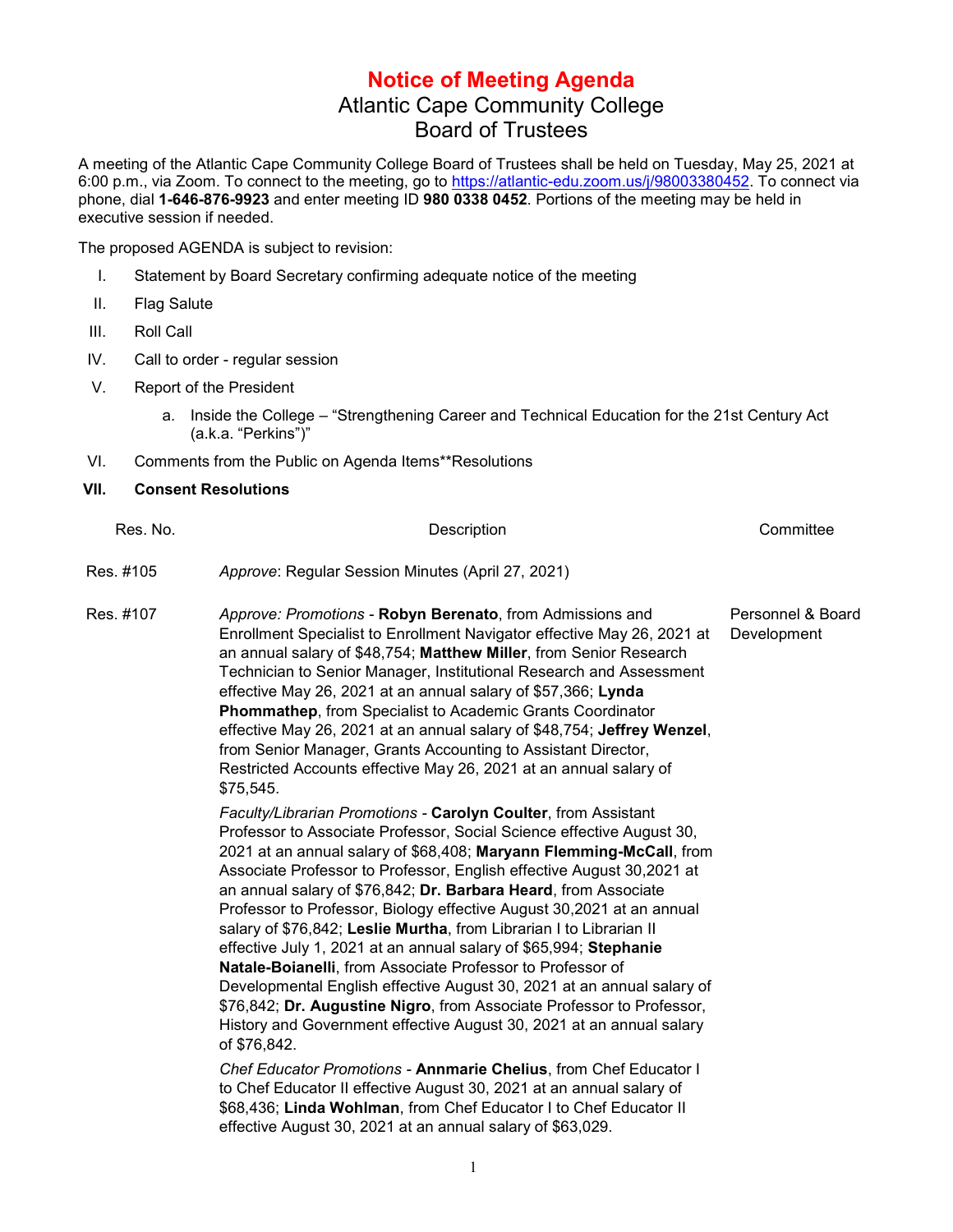*Resignations -* **Leila Crawford**, Associate Professor, English effective June 30, 2021; **Briar Gibbons**, Program Assistant, Business Services effective May 14, 2021; **Joseph Rooney**, Director, Admissions and Recruitment effective June 18, 2021.

- Res. #115 Executive Session
- VIII. Budget Report
- **IX. Regular Resolutions**

| Res. No.  | Description                                                                                                                                                                                                                                                                                                                                                                                                                                                                                                                                                                                                                                                                            | Committee                     |
|-----------|----------------------------------------------------------------------------------------------------------------------------------------------------------------------------------------------------------------------------------------------------------------------------------------------------------------------------------------------------------------------------------------------------------------------------------------------------------------------------------------------------------------------------------------------------------------------------------------------------------------------------------------------------------------------------------------|-------------------------------|
| Res. #106 | FY21 Financial Statement for ten months ended April 30, 2021.                                                                                                                                                                                                                                                                                                                                                                                                                                                                                                                                                                                                                          | Budget, Finance &<br>Audit    |
| Res. #108 | Approve: Bid Exempt 906 Technology Equipment for Building D<br>Renovation, Chapter 12 Funded, Continental Resources, Mt.<br>Laurel, NJ, \$27,958.57; RFP 237 Workforce Development Microsite<br>Design and Development, High Education Emergency Relief Fund<br>II (HEERF-II) / Institutional Funds, Cascade Factory, Cedar Park,<br>TX, \$46,000.00 (not to exceed); Bid Exempt 907 Computers for<br>Libraries and Testing Offices, Institutional Funds, Ocean Computer<br>Group, Matawan, NJ, \$157,183.20; Bid Exempt 908 Engineering<br>Design Services - Baseball Field, Chapter 12 Funded, Dixon<br>Associates Engineering, LLC, Galloway, NJ \$33,500.00; Total<br>\$264,641.77 | Budget, Finance &<br>Audit    |
| Res. #113 | Approve: extension of the banking services agreement with<br>OceanFirst Bank for the period of July 1, 2021 to June 30, 2022.                                                                                                                                                                                                                                                                                                                                                                                                                                                                                                                                                          | Budget, Finance &<br>Audit    |
| Res. #114 | Approve: to accept an emergency aid grant allocation of<br>\$7,529,218 as Student Emergency Aid and \$7,153,083 as<br>Institutional Portion, for a total grant allocation of \$14,682,301, from<br>the United States Department of Education, Higher Education<br>Emergency Relief Fund III (HEERF III), authorized by the American<br>Rescue Plan.                                                                                                                                                                                                                                                                                                                                    | Budget, Finance &<br>Audit    |
| Res. #109 | Approve: offering the Respiratory Care A.A.S. degree effective Fall<br>2021 in partnership with Brookdale Community College.                                                                                                                                                                                                                                                                                                                                                                                                                                                                                                                                                           | Academic & Student<br>Affairs |
| Res. #110 | Approve: offering the Respiratory Care, A.A.S. degree in excess of 60<br>credits beginning August 30, 2021.                                                                                                                                                                                                                                                                                                                                                                                                                                                                                                                                                                            | Academic & Student<br>Affairs |
| Res. #111 | Approve: termination of the Windows Server Specialist Professional<br>Series program effective Summer 2021.                                                                                                                                                                                                                                                                                                                                                                                                                                                                                                                                                                            | Academic & Student<br>Affairs |
| Res. #112 | Approve: offering the Graphic Design Certificate effective Fall 2021.                                                                                                                                                                                                                                                                                                                                                                                                                                                                                                                                                                                                                  | Academic & Student<br>Affairs |